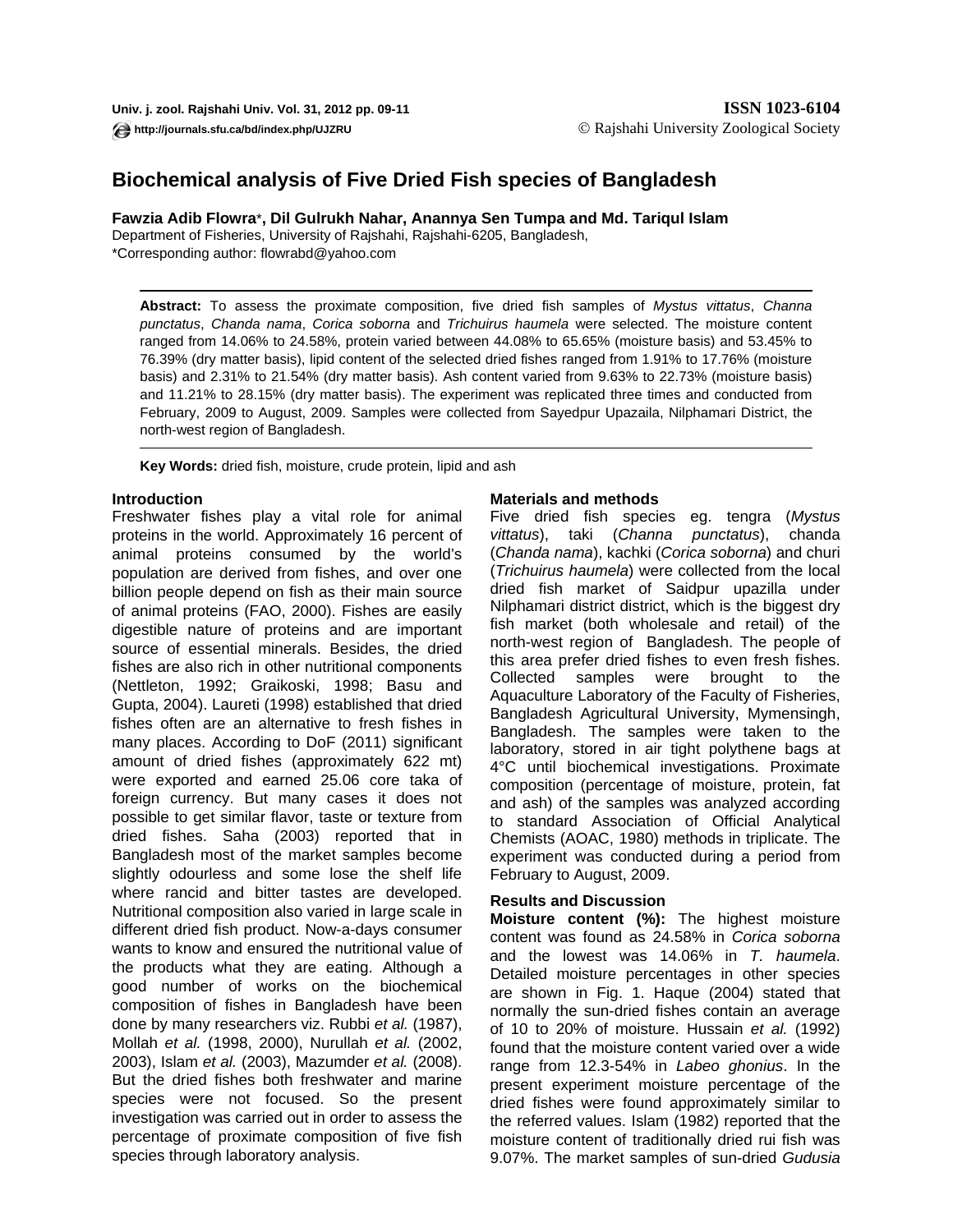*chapra* had moisture ranging from 9.61 to 18.64% (Bhattacharyya *et al.*, 1985). Faturoti (1985) showed that the gutted dried and smoked fish samples of African catfish (*Clarias nigrodigitus)*  had moisture content as 6.27 to 10.92%. Azam *et al.* (2003) also reported that the range of fourteen selected dried fishes and observed that moisture content ranged from 18.23 to 23.61%.



**Fig. 1:** Moisture content (%) of five dried fish species

**Protein content (%):** Among the studied five dried fishes, protein content varied between 44.08% (*M. vittatus*) and 65.65% (*T. haumela*) of the moisture basis and 53.45 to 76.39% respectively on dry matter basis. The detailed results (Fig. 2) showed that the value of protein content of all the dried fish species comparable to other parameters of proximate composition. Normally the sun-dried fishes contain 60 to 80% protein (Haque, 2004). Hussain *et al.* (1992) reported that protein content varied widely from 17.2 to 78% in 23 different dried species. Azam *et al.* (2003) found that the protein content varying between 40.69 to 66.52% in fourteen selected dried fish species which were similar to present finding. Traditionally dried rui fish contains 73.26% (Islam, 1982) Faturoti (1985) showed that the gutted dried fish samples of *C. nigrodigitus* had a range of crude protein as 55.02 to 63.05%.



**Fig. 2:** Crude protein content (%) of five dried fish species

**Lipid Content (%):** The highest lipid content was found in *M. vittatus* (17.76% based on moisture content and 21.54% on dry matter) and the lowest in

*C. punctatus* (1.91 and 2.31% based on moisture content and dry matter content respectively) (Fig. 3). Lipid content (%) varied greatly among the dried fish species, which was also reported by worker like Stansby, 1962; Kalamani and Kamasastri, 1998 (3.7- 17.8%); Azam *et al.*, 2003 (97.7-26.13%) for other species. Shahiduzzaman *et al.* (2004) reported that the Batashi fish (*Clupisoma atherinoides)* contains 3% lipid. Dried *Rita rita* contains 13.92% lipid (Mollah *et al.*, 1998) and Keshava and Sen (1982) reported that dry fatty fishes contain 7.10% of lipid in average.



**Fig. 3:** Lipid content (%) of five dried fish species



**Fig. 4:** Ash content (%) of five dried fish species

**Ash content (%):** The variation of ash content among the studied dried fishes ranged within 9 to 30% on the basis of moisture and dry matter contents. The highest value was found in *C. punctatus* (22.73% against moisture content) and in *C. soborna* (28.15% on dry matter basis), the lowest value was 9.63% on the basis of moisture and 11.21 on the basis of dry matter (Fig. 4). Hussain *et al.* (1992) stated that the ash content varied over a large range 1.4-21.6% in 23 different dried species. Azam *et al.* (2003) found 5.08 to 12.14% of ash content in fourteen dried fishes. Ash content of *Cirrhina reba* was reported to contain 1.7% (Islam *et al.*, 2003).

#### **Conclusion**

In tropical country like Bangladesh where relative humidity is always high there is a chance of moisture uptake from the environment by dried fish. In many cases moisture content depends on species variation. It is well known that traditional drying of fishes is often